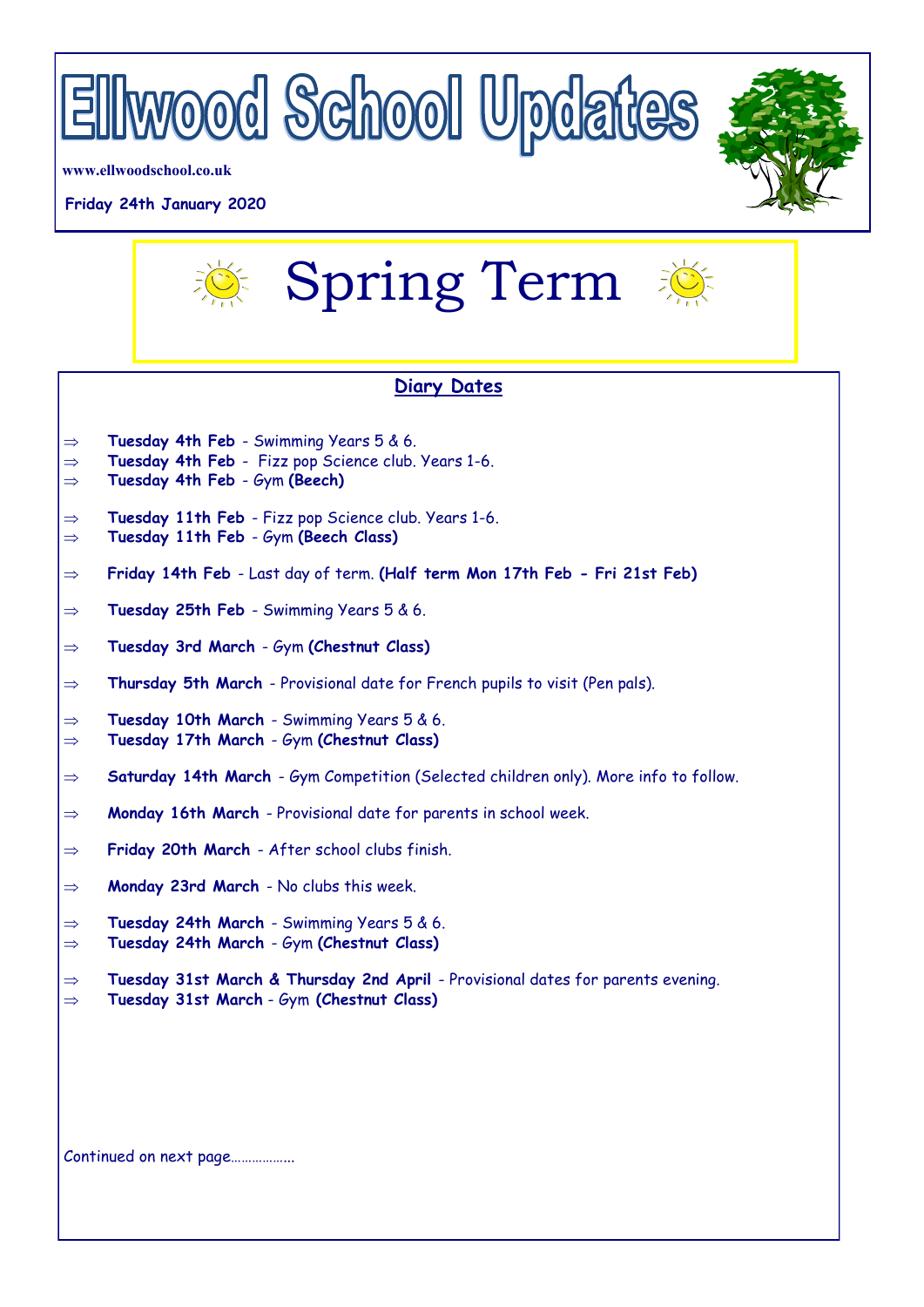## **Important Information**

- $\Rightarrow$  **Golf** There is no Golf Club Thurs 6th February (next week). The next session will be Thursday 13th Feb.
- **Cake Sale**  On Thursday 13th February, Harry Hurcomb will be holding a cake sale for the victims of the devastating fires in Australia. Cakes will be selling for 50p each, any donations of cakes welcome!

 **Child pick up times** - Please make sure children are picked up from school and from clubs on time. Staff have to attend staff meetings, meetings with outside agencies, meet parents and go to other schools for meetings and courses after school, we cannot always be around supervising children who are late being picked up. We appreciate people are late on the odd occasion due to circumstances, however it cannot be an ongoing arrangement. Ellwood nursery offer an after school club if this is needed. They can be contacted on 01594 835624. The school office closes at 3.30pm, office staff are also having to stay on later to supervise children who should have been collected, sometimes this has been up to half an hour. **As a reminder the office opening hours are; Monday 8:30- 3:30pm, Tuesday 8:30-3:30pm, Wednesday 9:30-2:30pm, Thursday 8:30- 3:30pm and Friday 9:30-3:30pm.**

 $\Rightarrow$  **Trips** - We have been reviewing the trip contributions from this financial year and they have been poor compared to previous years. Unfortunately trips and activities will not continue to go ahead in the next financial year, unless all parents are prepared to make the contribution. This would be so sad for the children, as they absolutely love these activities, experiences and look forward to them and they really develop their cultural knowledge.

For future trips we will send home a pre trip letter to gauge the interest and to find out who is prepared to make a contribution, if this isn't sufficient the activities and trips won't be able to go ahead.

Unfortunately, we don't have additional funds to supplement this. We manage the school budget really well and ensure the children have a high adult to child ratio, good quality reading books and resources and a lovely environment to be taught in, but unfortunately the budget will not stretch to additional trips and activities, therefore we rely on parents to help and support this.

Thank you to all those parents who consistently help and pay for your trips and other activities, we couldn't do it for your child/ren without you.

Please check parent pay for any outstanding debts, as it is coming to the end of the financial year and we need to ensure all debts are cleared.